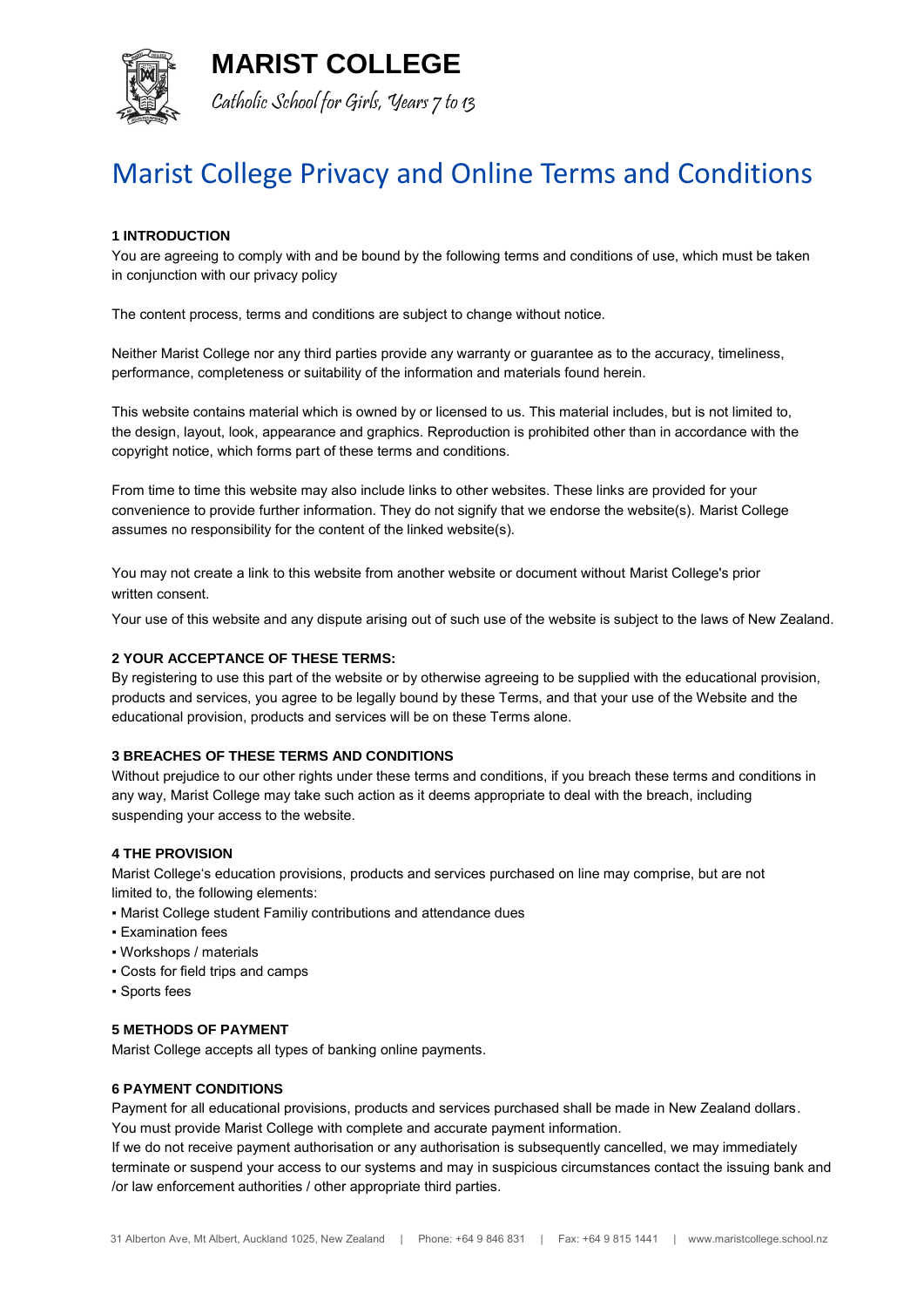

**MARIST COLLEGE**

Catholic School for Girls, Years 7 to 13

## **7 CANCELLATION & REFUND POLICY**

Marist College only accepts refund requests in limited circumstances. Payments may be refunded in full for cancellations received up to 14 days prior to the event or at our discretion.

## **8 PAYMENT SECURITY AND PRIVACY**

Marist College is committed to ensuring that your information is secure. In order to prevent unauthorised access or disclosure we have put in place suitable physical, electronic and managerial procedures to safeguard and secure the information we collect online. The information you give us electronically will only be used for the purpose you intended.

### **Privacy Act 1993**

Marist College is subject to the New Zealand Privacy Act 1993 (New Zealand) which is administered by the New Zealand Privacy Commissioner.

## **Collection and use of personal information**

Personal information entered in to the website by members and visitors is only collected for Marist College business and operation of membership services. The purpose(s) for collecting personal information will be clear in such cases and no information will be used for any other, unrelated purposes. Marist College does not on-sell any personal information. Only those involved in providing the service associated with the purpose (including any required technical support) will have access to the personal information.

### **Storage and security of personal information**

Marist College keeps all personal information in a secure IT environment with appropriate system back-ups. When any online services are provided which involve members or visitors sending personal financial information to this website, this information is not stored in the website. All financial transactions are processed in real time through a secure online payment system. Marist College does not have access to your credit card number; credit or debit card payments are secured by DPS.

All Marist College employees and data processors that have access to, and are associated with the processing of personal data are required to respect the confidentiality of members and visitors' personal data.

Marist College uses the DPS Payment Express Gateway for its online Credit Card transactions. DPS have bank grade (SSL) security and all payments are processed in real time. We do not have access to your credit or debit card number.

Direct Payment Solutions (DPS) Privacy Policy is:

### *Introduction:*

*Direct Payment Solutions Limited or its licensors (hereinafter referred to as DPS) are committed to protecting your privacy as an Internet user whenever you buy goods or services from a Merchant which uses Payment Express. The Merchant will generally be using payment Express when the cardholder is using a credit or debit card over the Internet, Phone, Fax, Unattended or Integrated EFTPOS system. DPS recognises its responsibility to keep confidential at all times any information which DPS acquires in connection with such a transaction, whether directly from the cardholders or Merchant. DPS protects personal information (at a minimum) to the Payment Card Industry Data Security Standards. Please note however; DPS responsibility is limited to protection by DPS of information which DPS obtains. DPS itself cannot, of course, control the use of disclosure by your supplier of any information which they obtain from you.* 

### *Collection of Information:*

*To enable DPS to provide secure payment facilities it will typically acquire information which may include the Cardholder's name, credit card number (with the expiry date) and billing address.*